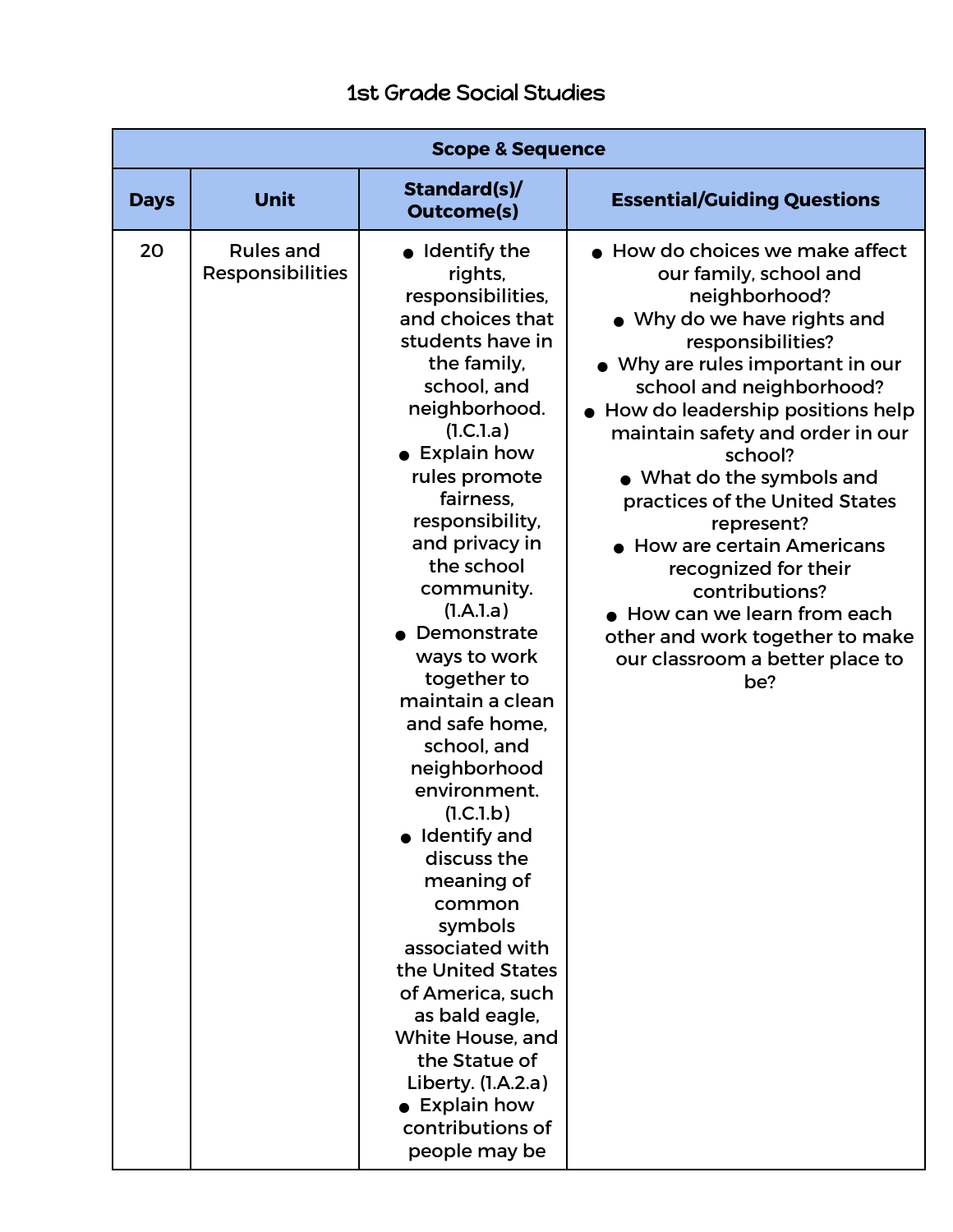|    |                           | recognized with<br>holidays and<br>celebrations such<br>as Presidents'<br>Day and<br>Veterans' Day.<br>(I.B.1.b)<br>Describe the<br>contributions of<br>people, past and<br>present, such as<br>George<br>Washington,<br>Abraham Lincoln.<br><b>Martin Luther</b><br>King, Jr. and the<br>current<br>president. (1.B.1.a)                                                                                                                                                                                                                                                           |                                                                                                                                                                                                                                                                                                                                                                                                                                                                                                          |
|----|---------------------------|-------------------------------------------------------------------------------------------------------------------------------------------------------------------------------------------------------------------------------------------------------------------------------------------------------------------------------------------------------------------------------------------------------------------------------------------------------------------------------------------------------------------------------------------------------------------------------------|----------------------------------------------------------------------------------------------------------------------------------------------------------------------------------------------------------------------------------------------------------------------------------------------------------------------------------------------------------------------------------------------------------------------------------------------------------------------------------------------------------|
| 30 | Me and My<br>Neighborhood | Students will be<br>able to<br>demonstrate an<br>understanding of<br>how location can<br>be presented<br>through different<br>types of maps<br>and views. (3.1.a)<br><b>Students will be</b><br>able to identify<br>the difference<br>between a bird's-<br>eye view, a<br>ground view, and<br>a directly above<br>view. (3.A.1.c)<br><b>Students will be</b><br>able to identify<br>cardinal<br>directions on a<br>compass rose<br>(3.A.1.d)<br><b>Students will be</b><br>able to identify<br>how the compass<br>rose makes it<br>easier to read a<br>map. (3.A.1.d)<br>Define map | How do globes and maps help<br>us?<br>How do geographic<br>characteristics help classify<br>places?<br>How do transportation and<br>communication link places?<br>How and why do people modify,<br>protect and adapt to their<br>environment?<br>What social skills are necessary<br>when working in a cooperative<br>group?<br>How does technology affect the<br>way people work, live and play?<br>What are the skills people need<br>for their work?<br>How do tools help us live, work,<br>and play? |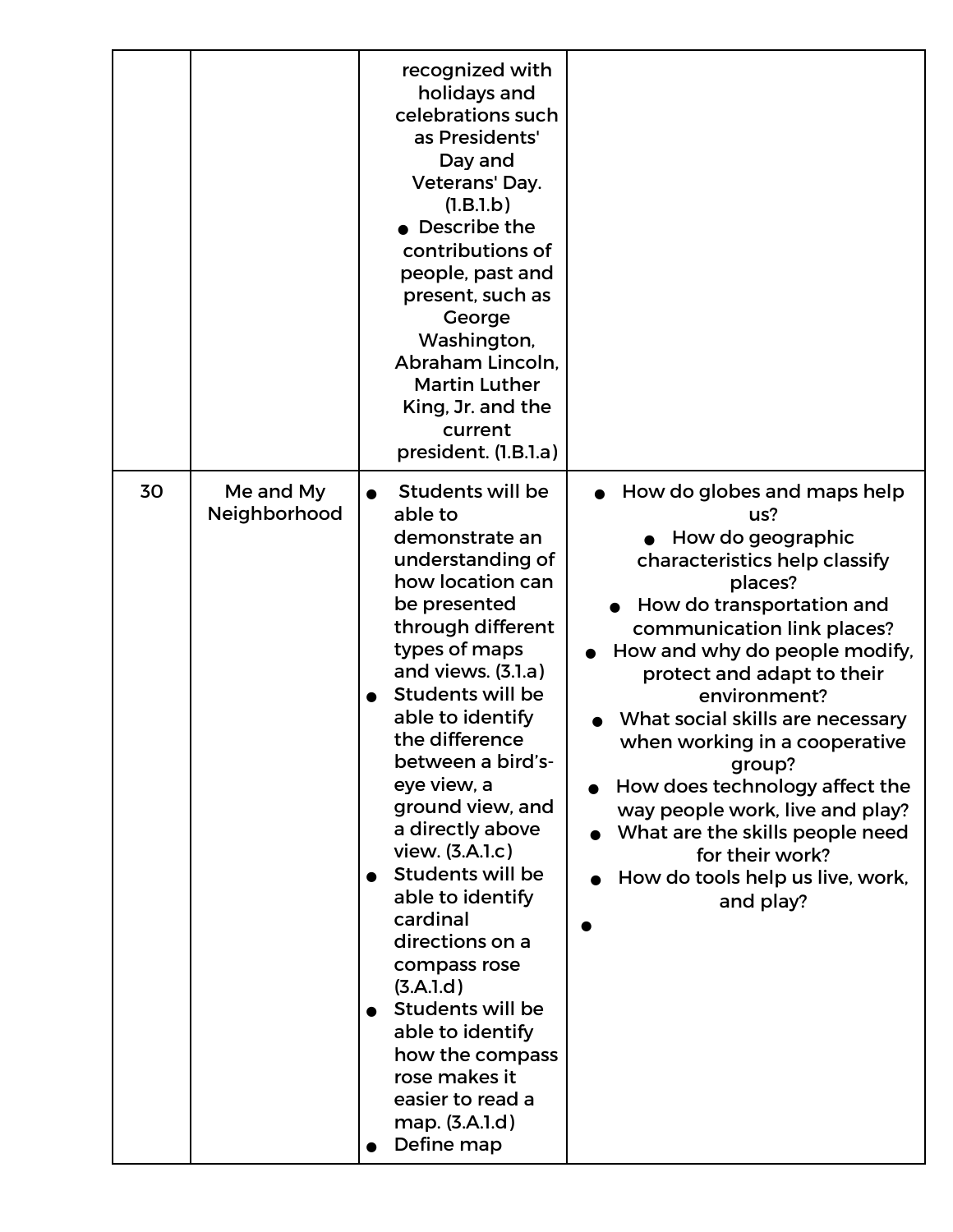| 10 | Past and | elements as parts<br>of a map that<br>make it easy to<br>use. (3.A.1.d)<br>Describe places<br>$\bullet$<br>in the<br>environment<br>using geographic<br>characteristics<br>(3.B.1.A)<br>• Use photographs<br>and pictures to<br>describe a<br>place(3.A.1.b)<br>• Use geographic<br>tools to locate<br>and describe<br>places on Earth<br>(3.A.1)<br>Locate the<br>continents and<br>oceans using<br>maps and a<br>globe. (3.A.1.a)<br>• Identify and<br>describe physical<br>characteristics of<br>a place (physical<br>features, climate,<br>vegetation and<br>animal life<br>(3.B.1.a)<br><b>Identify human</b><br>$\bullet$<br>characteristics of<br>a place (human-<br>made features,<br>language,<br>political system,<br>how people<br>make a living<br>(3.B.1.b)<br>Describe how<br>people earn<br>money by<br>working a job.<br>(4.B.3.a)<br>Construct | How have individuals and     |
|----|----------|-----------------------------------------------------------------------------------------------------------------------------------------------------------------------------------------------------------------------------------------------------------------------------------------------------------------------------------------------------------------------------------------------------------------------------------------------------------------------------------------------------------------------------------------------------------------------------------------------------------------------------------------------------------------------------------------------------------------------------------------------------------------------------------------------------------------------------------------------------------------|------------------------------|
|    | Present  | meaning from                                                                                                                                                                                                                                                                                                                                                                                                                                                                                                                                                                                                                                                                                                                                                                                                                                                    | societies changed over time? |